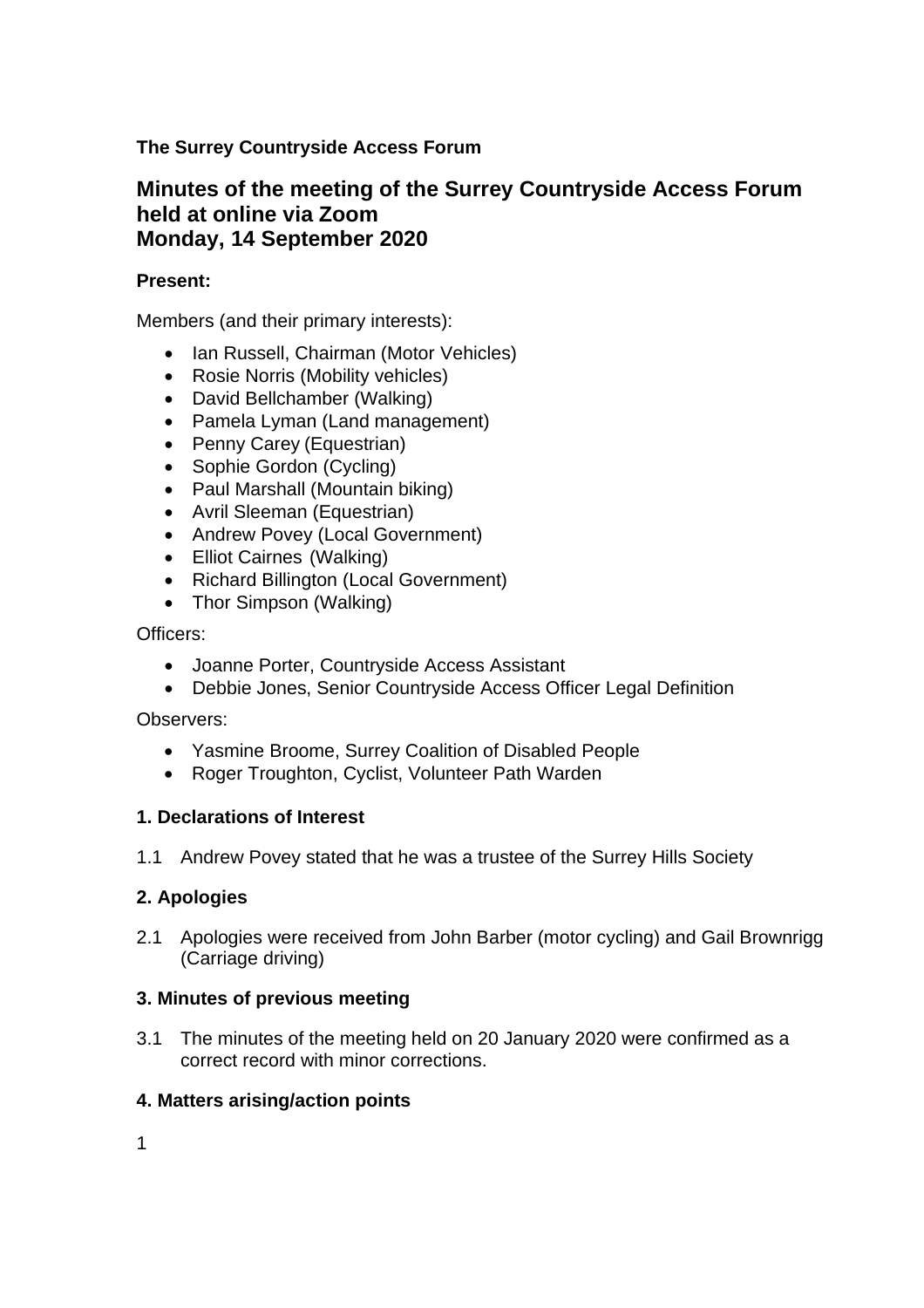- 4.1 David said that the new Facebook page is up and running
- 4.2 Action Joanne to send the link to the Facebook page around
- 4.3 Pamela doesn't have time to do any work on looking at the easy access routes.

**Action** – Carry action forward to revisit next year

**Action –** David said that he can talk to Dave Page at Elmbridge BC about the parking issue at Esher Common

**Action –** Joanne to contact Surrey Hills AONB to invite them to nominate a possible Forum member.

- 4.4 David gave an update regarding the M25 / A3 junction. The consultation has now closed. The BHS is not happy about certain aspects of the scheme, but the benefits will outweigh any disadvantages.
- 4.5 David said that the new routes should be accessible to mobility vehicles.

**Action –** Joanne to check with Steve Mitchell if the BHS bridge specification has been sent to him and Highways England.

- 4.6 Action relating to issues face by landowners in the countryside has been added to the forward plan
- 4.7 Action relating to inviting member of Hampshire BHS has been added to the forward plan.
- 4.8 Penny and Avril will update the 2026 cut-off letter and send to Joanne

**Action –** Joanne to send the updated 2026 cut-off letter to the Secretary of State for the Environment.

#### **5. Matters dealt with since previous meeting**

- 5.1 Penny is concerned about what the proposals for the restoration of the Wey and Arun Canal mean for the Downslink. There seems to be a lot of individual planning applications put in at different times so it's hard to get an idea of what the whole picture is and how they link together.
- 5.2 Debbie said that the Wey and Arun Canal Trust has had discussions with Surrey County Council, and that sections of the Downslink may be diverted in the future, but with the same access rights.
- 5.3 Andrew said that Surrey County Council is now looking for suggestions of where trees should be planted as part of the tree strategy. This would initially be in more urban areas.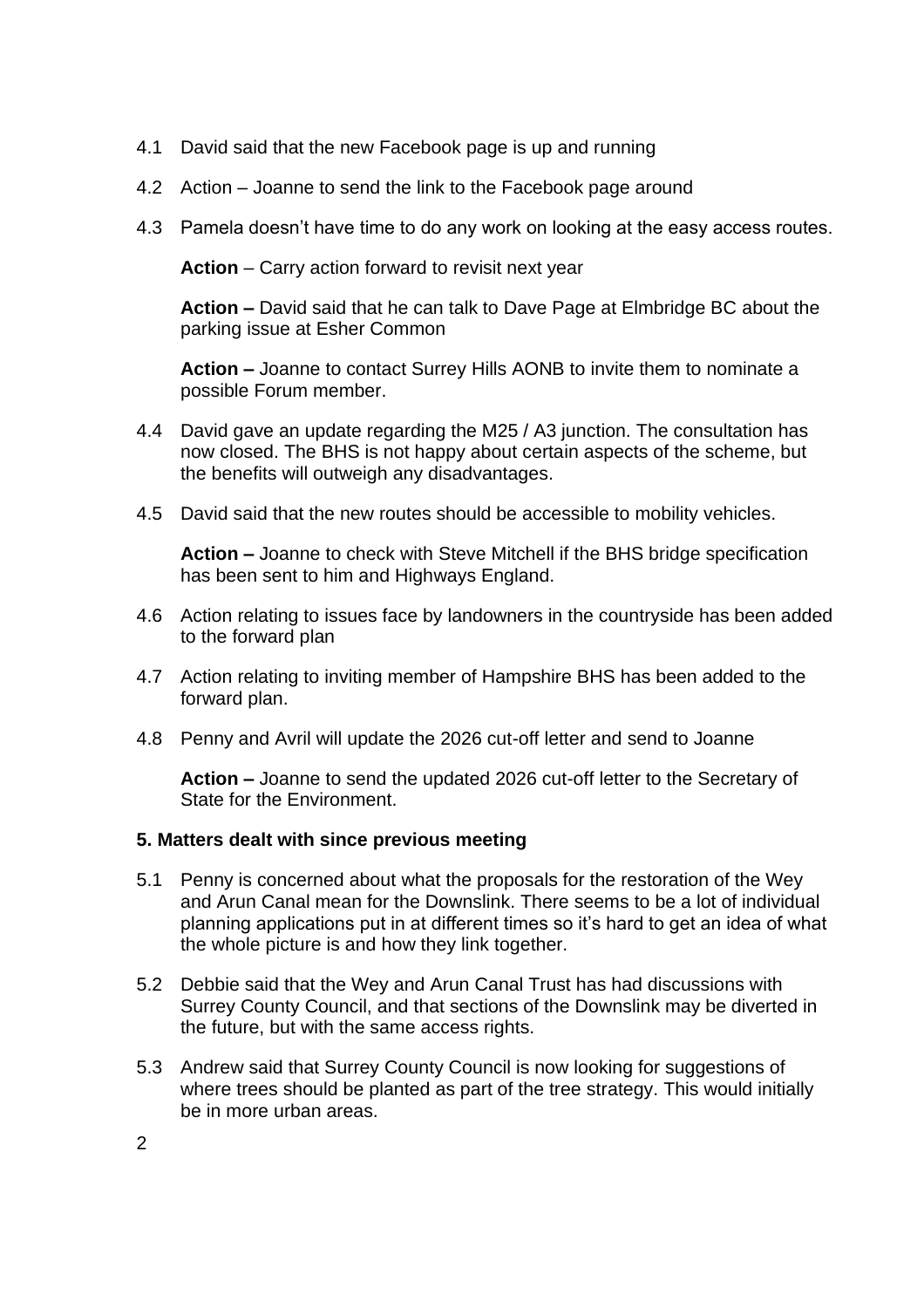- 5.4 Avril is concerned about trees being planted on verges that are important offroad links for horse riders.
- 5.5 Ian requested that members do not send out emails that could be misinterpreted as coming from the Surrey Countryside Access Forum.

### **6. Coronavirus Pandemic and the Countryside**

- 6.1 Hendryk Jurk, Countryside Manager, Guildford Borough Council gave a presentation showing the challenges faced by countryside managers and landowners during the Coronavirus lockdown.
- 6.2 Visitor numbers to the countryside increased hugely which caused problems such as increased rubbish, damage caused by BBQ's, anti-social behaviour, erosion and damage to habitats.
- 6.3 Guildford Borough Council and the government had to put out publicity reminding people of how to behave properly in the countryside.
- 6.4 Hendryk said that there was a lot of new visitors who hadn't been to the countryside before and expect an urban level of facilities. Education is important.
- 6.5 Pamela said that she had similar experiences as a landowner and it caused her great anxiety. There was a lot anti-social behaviour and due to the sheer number of people going through her land it felt more like a public park and not private land. She also received abuse from some users.
- 6.6 Avril said that it wasn't just a countryside problem lots of urban parks had similar issues.
- 6.7 Richard said that a big problem was people advertising locations on social media and then lots of people turning up.
- 6.8 Thor said that he knows a photographer that now removes location information from his photos to prevent this happening.
- 6.9 Sophie said that it's wrong to just blame young people for these issues. It should be taken as a positive that there were new visitors to the countryside, but education about how to behave in the countryside is important.
- 6.10 David said that there should be legislation to combat anti-social behaviour such as that in place for dogs.
- 6.11 Pamela said that the police won't respond to issues on her property as it is a civil matter.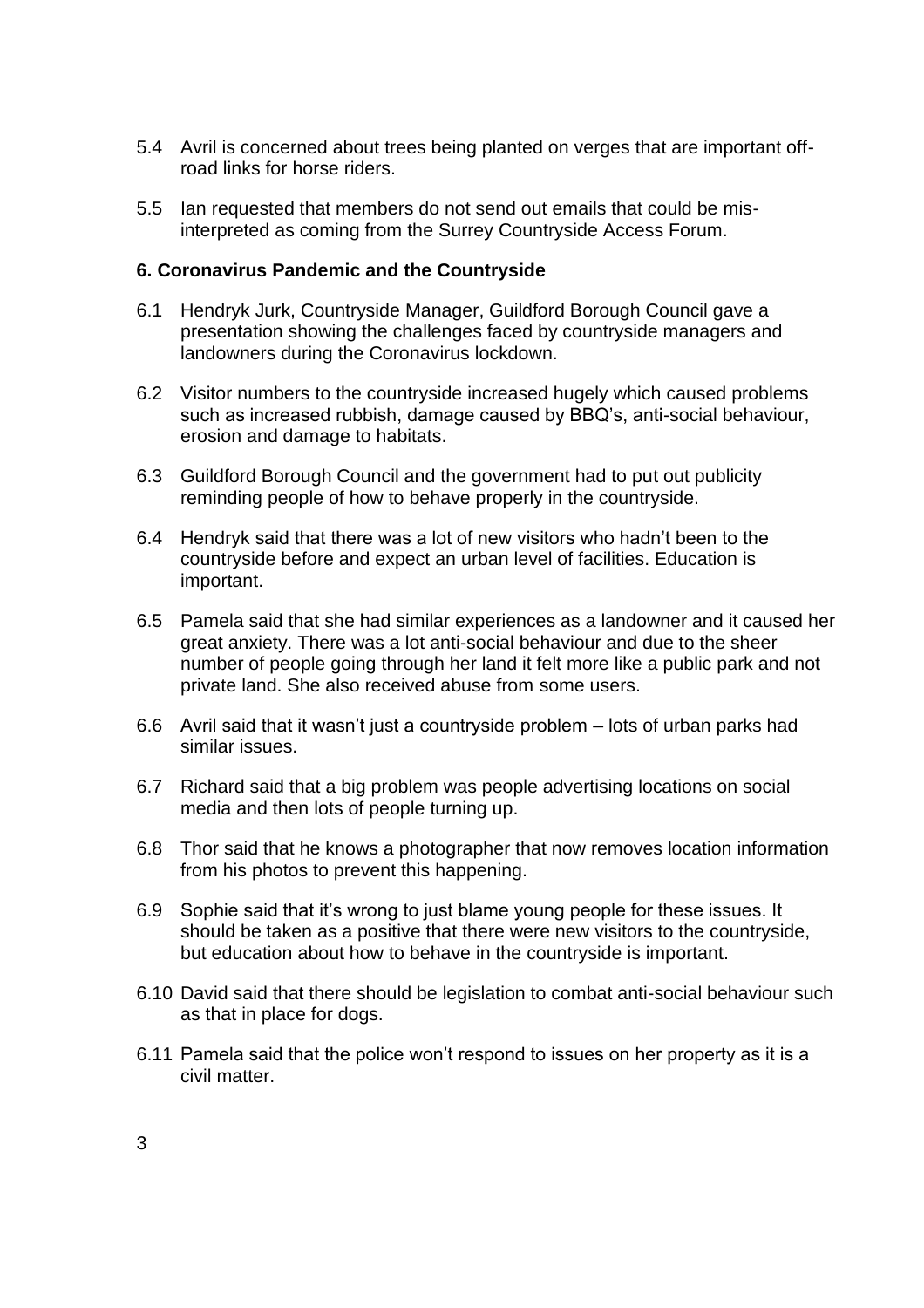- 6.12 Debbie suggested that landowners could put signage up such as the countryside code, and confirmed that users had right to 'pass and repass' and not stop and have a picnic. Any trespass is a civil matter.
- 6.13 Avril said that there were also problems with cyclists on footpath going too fast
- 6.14 Sophie said that Cycling UK has been giving out lots of advice to cyclists but more could always be done.

**Action –** Joanne to send link to Surrey County Council webpage that outlines who is allowed to use a Public Footpath.

- 6.15 Pamela was concerned about several initiatives to encourage cycling and the position of Surrey County Council when it receives an application to upgrade a Footpath to a Bridleway.
- 6.16 Debbie confirmed that if a request was received then the landowner would be approached and the application considered on its merits.
- 6.17 Paul said that the Surrey County Council website clearly states that cyclists are not allowed on footpaths.

**Action –** Ian thanked Hendryk for his presentation.

#### **7. Surrey County Council Update**

- 7.1 Debbie said that Countryside has received £2.3 million to be spent over the next 5 years, of which £1.3 million will be received this financial year.
- 7.2 The team are putting together projects and applying for all the necessary permissions and finding suppliers who can provide what is required. Projects include surfacing, repairing and replacing bridges, signposting, and increased vegetation clearance. There are 5 members of staff dealing with the projects, including those that are acting up into new roles.
- 7.3 In terms of team members, Eniko Nadas has now been replaced by Adrian Riddle, and there is another new member of staff, John Sharman who has replaced Paul Manwaring who has moved into the countryside estate team. There is also a new bank staff, Paul Ritchie to help out with the projects.
- 7.4 Steve Mitchell is currently managing the new countryside estate team and there will be two new rangers, a business support offer, and land protection officer. A liaison officer and senior officer to manage the team will be advertised soon.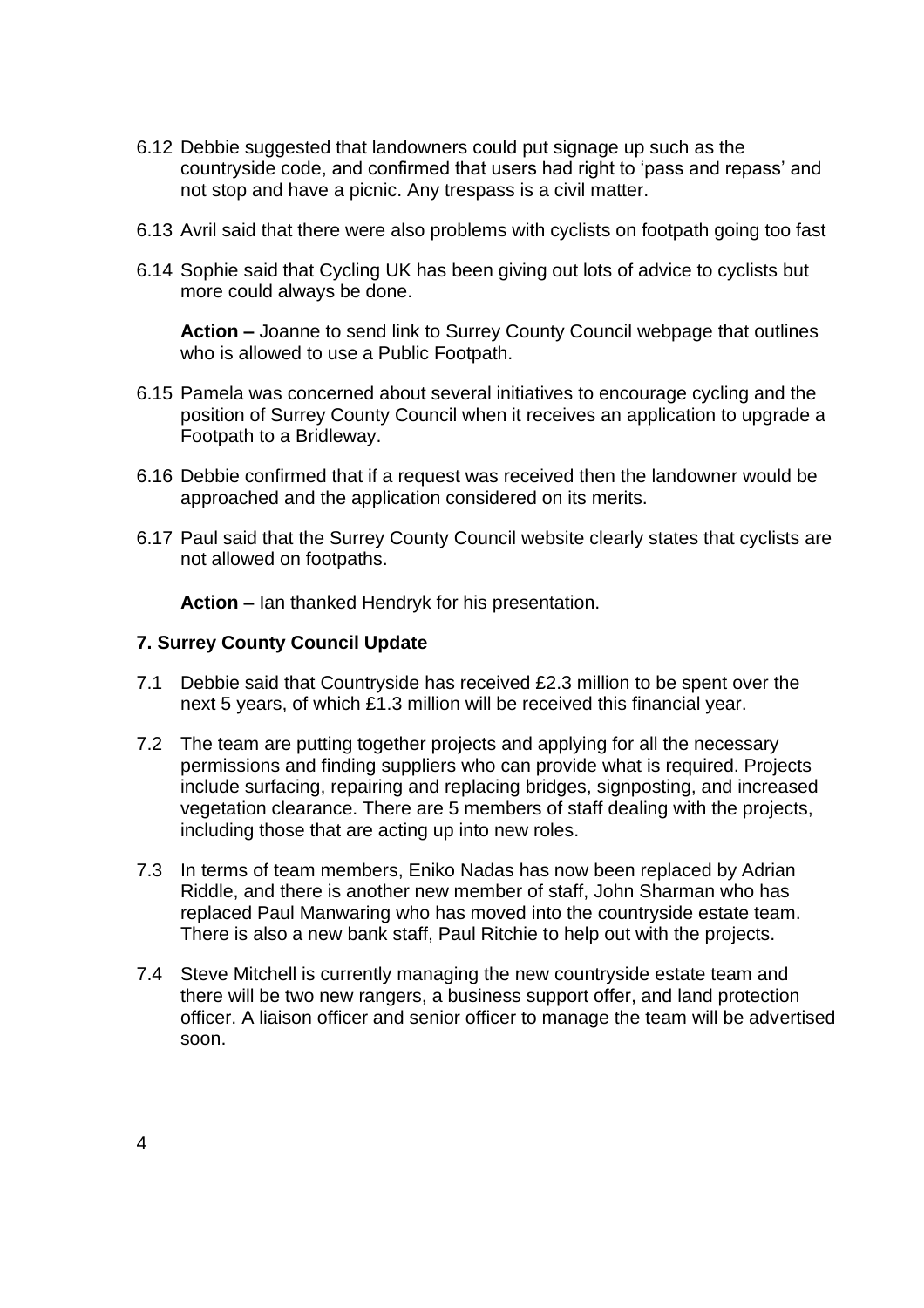- 7.5 Penny asked how many more staff there are in total in the countryside access team. Debbie said there are six new staff - four in post and two to be advertised.
- 7.6 Debbie said that the countryside access team has gained one bank staff who will work one or two days a week, and there are six people in the countryside estate team.
- 7.7 Avril said that there was a problem with lack of inspection of rights of way during lockdown.
- 7.8 Debbie said that any safety issues would have been inspected in accordance with the rights of way priority statement.
- 7.9 Pamela asked how much land had been compulsory purchased to facilitate rights of way.
- 7.10 Debbie said that she is not aware of any land that has been compulsory purchased.
- 7.11 David asked about when volunteer path wardens (VPWs) would be operating again.
- 7.12 Debbie said that she had attended a meeting that morning about VPWs and said that it was difficult to organise tasks due to social distancing, and that as there is so much capital money in the budget this year then Surrey County Council is paying contractors to do the work. Tasks should start again next year.
- 7.13 Pamela and David were concerned about Surrey Wildlife Trust allowing cycling on a footpath.
- 7.14 Debbie said that a landowner can allow it, and Surrey County Council would only get involved if it damages the surface or becomes a public nuisance.

**Action –** Joanne to find out if cyclists are allowed on a footpath on SWT owned land near Bay Pond.

7.15 David is concerned that Surrey Wildlfie Trust will allow cycling on footpaths across all their land.

#### **8. Wolvens Lane surface repair / Byways**

8.1 Ian is concerned that motorised vehicles will soon be prohibited from using Wolvens Lane through a Traffic Regulation Order (TRO) after the resurfacing works have been completed.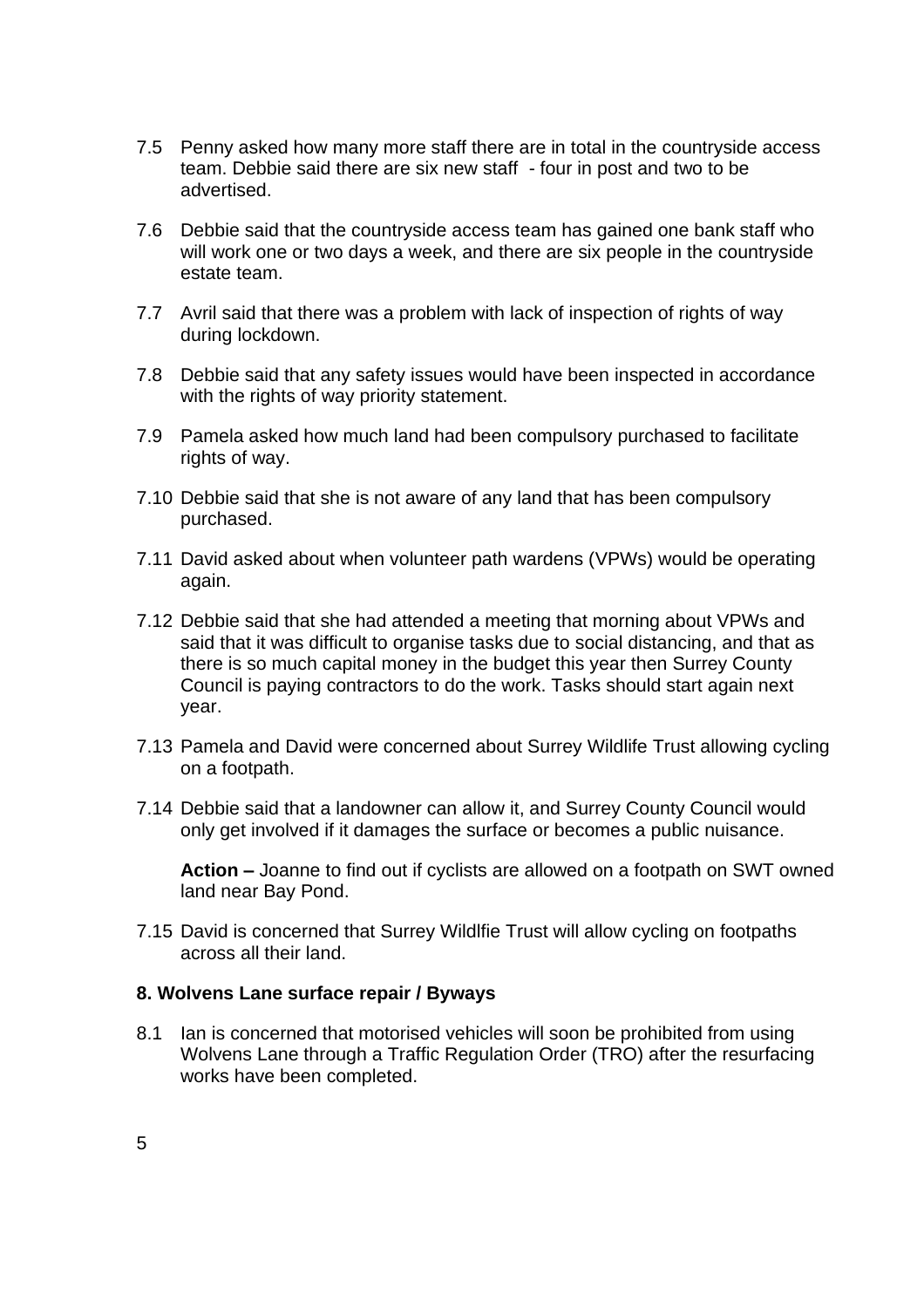- 8.2 Debbie said that Claire Saunders is overseeing the resurfacing project, and that there has been a request from the Parish Council and Surrey Hills AONB for an Experimental TRO.
- 8.3 Debbie is investigating if the criteria for an Experimental Traffic Regulation Order (ETRO) is met. If the criteria is met, the proposal to make an ETRO would be advertised for a public consultation period. It would then go to Committee for a decision on whether or not to publicise a draft Order for a statutory objection period.
- 8.4 Ian suggested that there could be a permit system.
- 8.5 Paul said that Mole Valley District Council had over 700 objection letters to previous proposals to make a TRO.
- 8.6 Avril asked how capital money can be spent on a maintenance issue. Debbie said that it is improvement works - a byway only has to be maintained to bridleway standard.
- 8.7 Penny asked if the new surface will encourage more anti-social use of the byway. Debbie said that she didn't think so as the new surface wouldn't be as much 'fun' for motorised vehicles to use.
- 8.8 Penny asked who the statutory consultees are for a TRO.

**Action –** Joanne can send Penny the list.

### **9. MoD byelaw review**

- 9.1 Ian said that the review has been delayed by Coronavirus, but the MoD is now working towards carrying out a consultation. Ian goes to the liaison group meeting and they would be involved at the first stage of the consultation.
- 9.2 Ian said that areas of Ash Ranges had been closed during the lockdown, but that the closures have been maintained since the end of lockdown, which has upset a lot of the locals.
- 9.3 Ian understands that the MoD is committed to ensuring access for the public to MoD land as much as possible, but the current byelaws were written a long time ago before health and safety regulation came into force which means the MoD have much more responsibility for the safety of the public. This means looking to make access safer for the public and having to fence of more dangerous areas.
- 9.4 Penny suggested that a map should be distributed to be able to understand the issues more. She said there had been a big impact on sections of the local community who have used these areas for many years.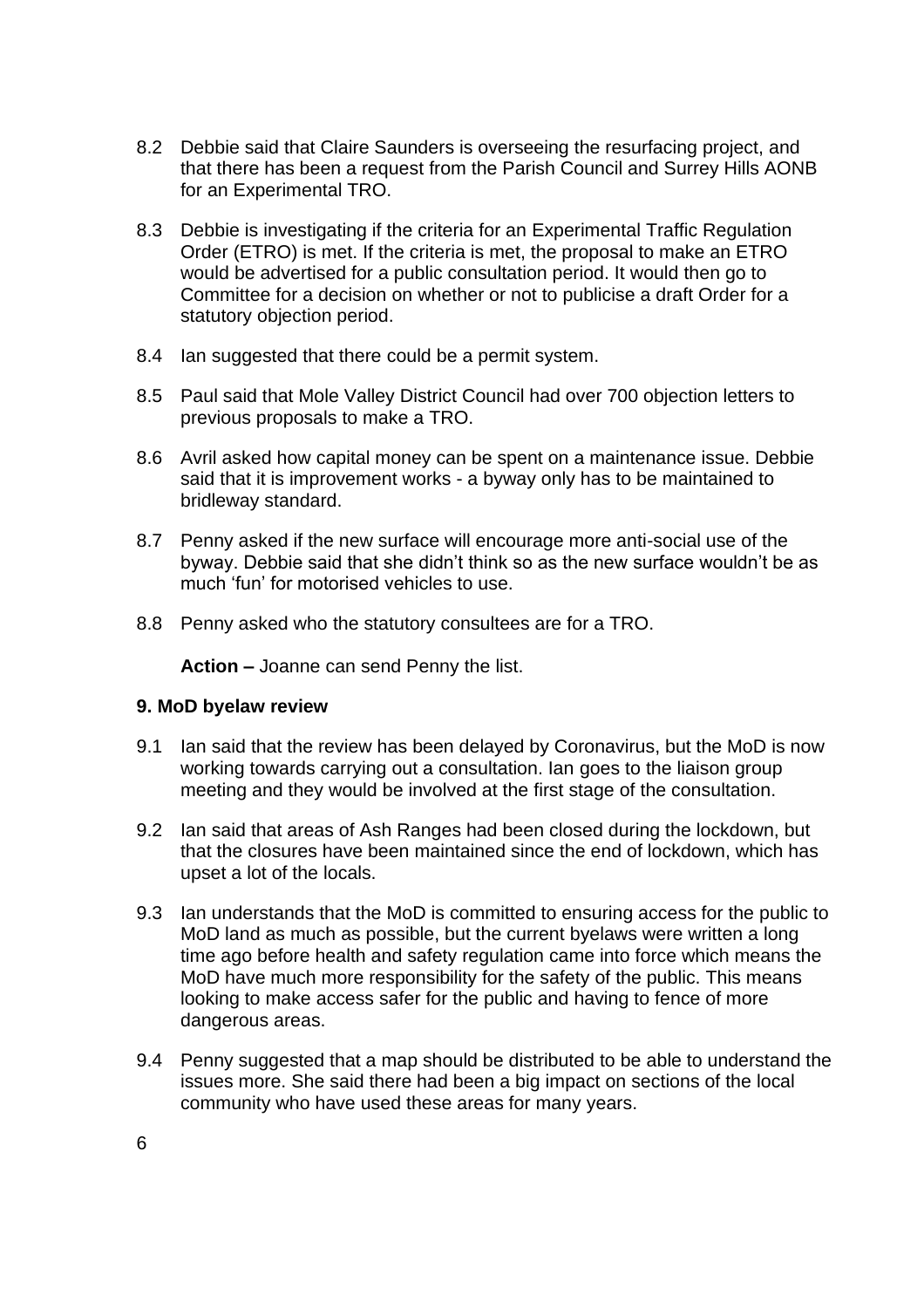- 9.5 Ian said there is not much that can be done until the public consultation begins.
- 9.6 Penny said that there has been issues regarding the proposed Pirbright Memorial 10 mile Loop circular route for equestrians that crosses into Surrey from Hampshire. There are issues with the suitability of the route such as the width and heights under Cowshot Bridge. Penny is waiting for confirmation of the ownership of the bridge that the Basingstoke Canal Authority have refused equestrian access over.

**Action –** Penny to send Joanne a map of the route to circulate to members.

## **10. Annual Review 2018-19 and 2019-20**

10.1 The annual review is not sent to Defra / Natural England anymore since their support of LAFs has declined.

**Action –** Joanne to put on website.

### **11. Forward Plan**

11.1 Carry forward to the next meeting.

## **12. Outstanding Consultations**

12.1 Details of outstanding consultations were noted.

## **13. Any other urgent business/public questions**

- 13.1 Roger suggested contacting local access groups about what routes their members like to use in relation to the easy access routes.
- 13.2 Rosie thinks that they would use more urban routes rather the rural routes and suggested that the disabled ramblers might be able help.
- 13.3 Pamela asked if members had read her articles that she circulated and if anyone had any comments.
- 13.4 Andrew said that a new Economic Strategy is coming to Surrey County Council soon and can ask questions.
- 13.5 Avril said that Pamela was wrong in what she said about volunteers using power tools on rights of way. Avril has done the training with Surrey County Council and it was made clear that the use of power tools is not allowed.
- 13.6 Avril also said that Pamela was wrong to say that it is Surrey County Council policy that privacy of landowners is not considered when a claim for a right of